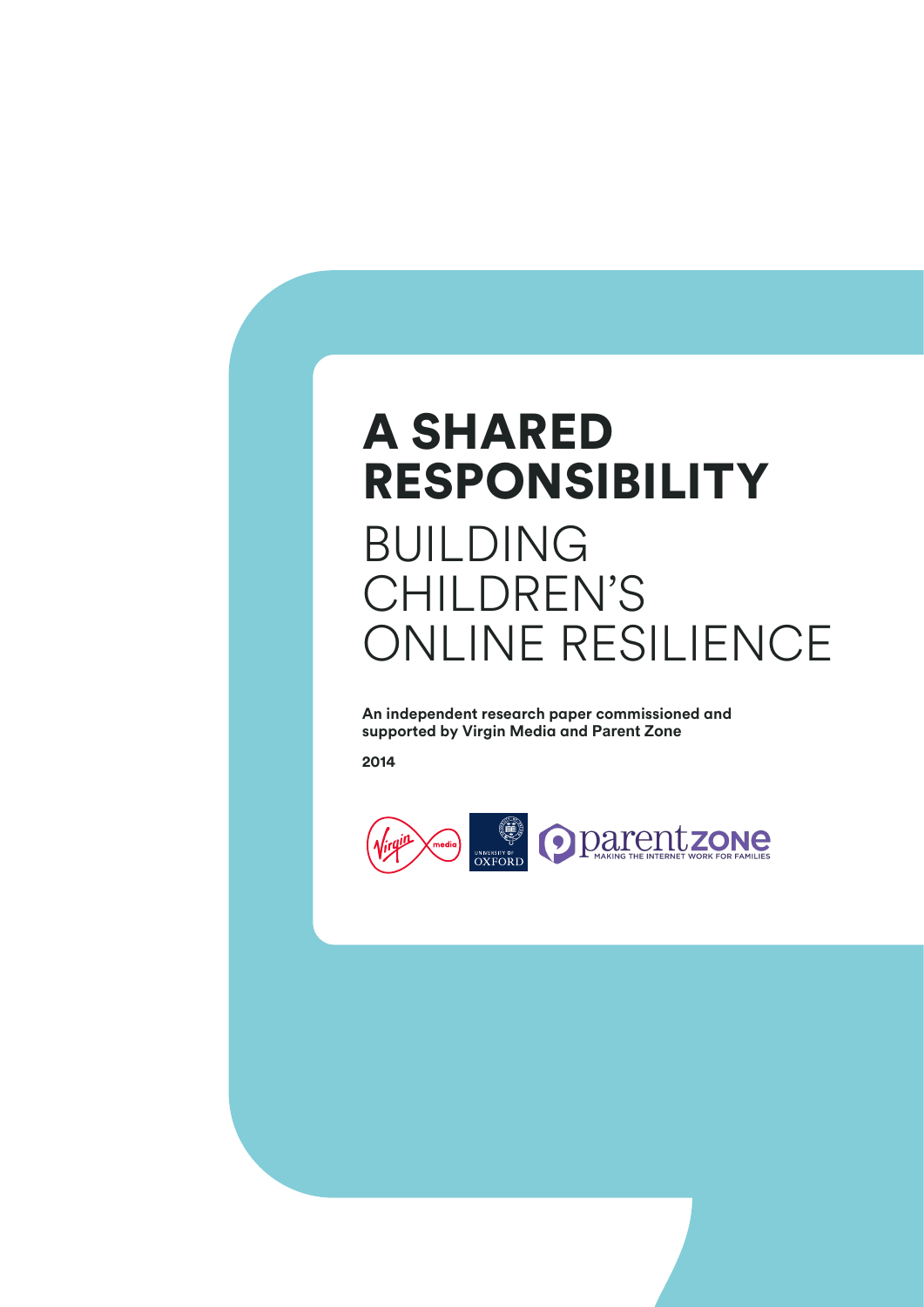# **CONTENTS**

## **Executive Summary 4**

## **Introduction 5**

## **Theoretical Framework 6**

Young People and the Internet Resilience Environmental Factors Contributing to Resilient

## **Research Objectives**

**Methodology** 

Participants Measurements

## $Findings$

**Analysis & Interpretation Conclusion 20**

**References 21**

**Tables & Figures 23**

## **Authors**

Dr. Andrew K. Przybylski, Research Fellow, Oxford Internet Institute Allison Mishkin, researcher, Oxford Internet Institute Vicki shotbolt, ceo, Parent Zone Sophie Linington, Deputy CEO, Parent Zone

|                        | 4  |
|------------------------|----|
|                        | 5  |
|                        | 6  |
|                        | 6  |
|                        | 8  |
| Self-Regulation Online | 10 |
|                        | 12 |
|                        | 13 |
|                        | 13 |
|                        | 13 |
|                        | 15 |
|                        | 17 |
|                        | 20 |
|                        | 21 |
|                        | 23 |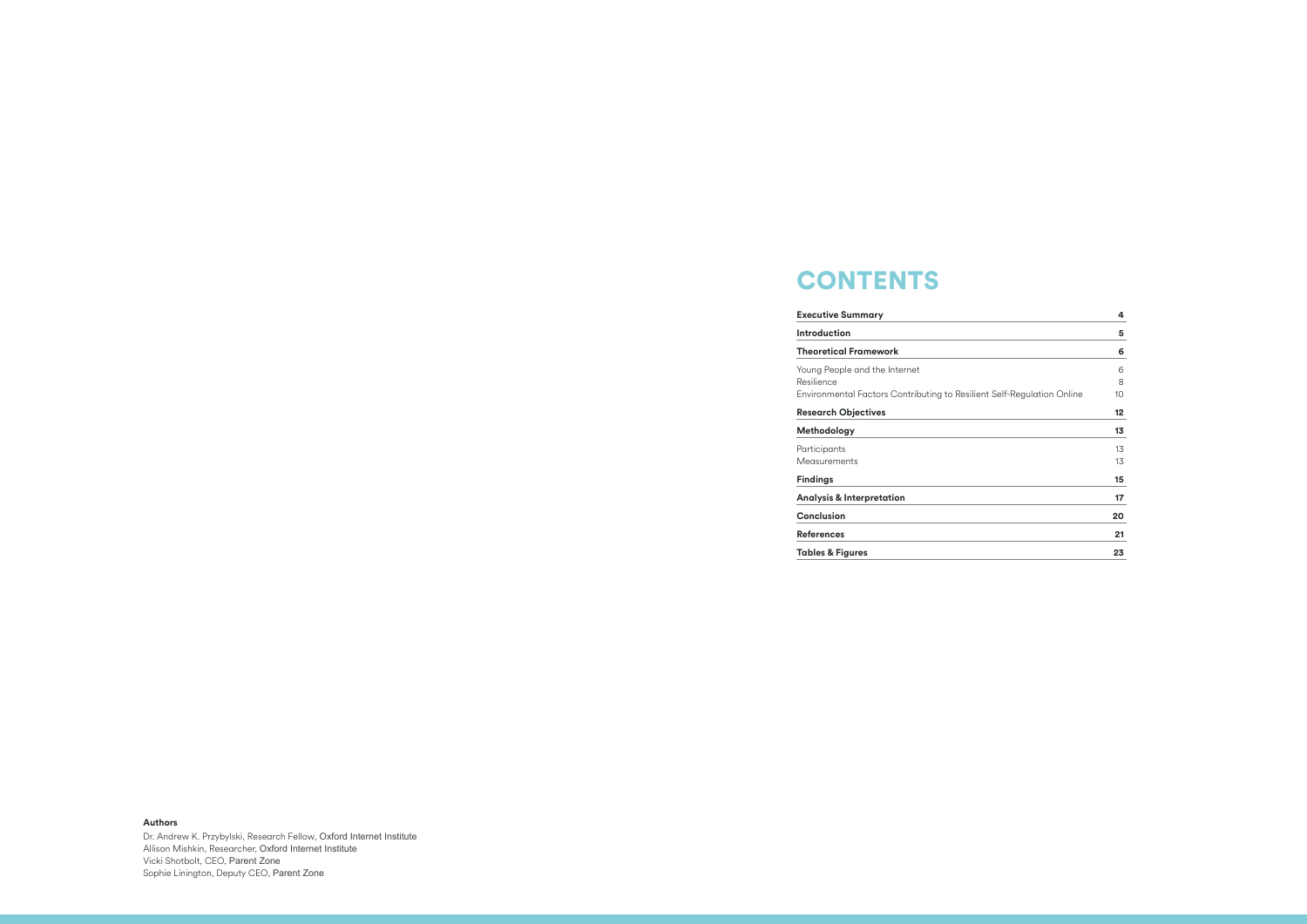

# **EXECUTIVE SUMMARY**

This research explores how children and young people can be supported to become resilient users of the internet. In this context, resilience is seen as an individual's ability to accurately adapt to changing and sometimes stressful environments and to feel empowered to act instead of react in the face of both novel and threatening challenges.

By applying a psychological research perspective, this research posits that young people's ability to effectively self-regulate their media use actually increases their resilience when encountering potentially harmful or inappropriate content online. This study of British 14-17 year olds explored the potential outcomes of resilience online as well as what environmental and social factors could be seen to predict it. The three main findings are set out below;

## *1. Resilience online benefits young people.*

Young people that self-regulate their internet and social media use – and are thus more resilient – are more likely to seek out opportunities online. They are empowered to use the internet and social media to acquire knowledge, learn new skills, take advantage of digital technologies, express and develop their identities, build and maintain social ties, and follow and participate in news and conversations linked to their communities and current events.

## *2. Supportive and enabling parenting has a more positive impact on resilience than parental strategies to restrict or monitor internet use.*

 Our findings indicate that enabling, supportive parenting plays a key role in determining how young people approach digital contexts. Children who felt their parents showed them unconditional love and support, were involved in their lives and respected their choices and opinions were most likely to be resilient online, and thus more likely to benefit from positive outcomes online.

 By contrast, our research showed that whilst parental strategies of restriction and monitoring may have some utility in directly shielding young people from potential harms, they could have the unintended negative effect of undermining resilience and constructive engagement online. If we accept that, in an "always on" digital world, monitoring a child's entire digital life is impossible, then by extension, we must surely also accept that children must be empowered with some capacity to judge and respond to risks independently.

Taken together, these conclusions demonstrate that good parenting and allowing children to take risks and develop coping strategies is integral to developing resilience. The same logic, which applied to real world child development says that falling over is an integral part of learning to ride a bike, should be applied online as it can lead to positive self-regulatory learnings. Equally, as in the offline world, any policy of total risk avoidance is not simply ineffective, it is counterproductive.

## *3. Young people's digital skills and levels of 'digital optimism' can boost resilience.*

Young people who believed the internet and digital technology benefit society, as well as those who have built more skills using digital technologies, were more likely to be resilient self-regulators online. This suggests that building the fundamental digital competencies of young people could have unexpected yet positive knock on effects in terms of fostering resilience and positive engagement across a host of online settings.

In identifying the benefits of resilience and the contributing factors to self-regulation online, this research addresses a gap in existing research and hopes to inform an evidence-based policy approach to building resilience amongst young people. The response required is a multifaceted and proportionate one, striking a balance between protecting but not mollycoddling, careful at all points not to stifle a child's natural curiosity and acknowledging that, in some contexts, young people necessarily have to be empowered to make independent judgements about risk.

# **INTRODUCTION**

Digital technology is now integral to all areas of educational and social participation. As such, the distinction between young people's online and offline lives no longer exists. New technologies offer children and young people opportunities to socialise, learn, participate in civic life, creatively produce their own work, and express their identities (Lenhart, Purcell, Smith, & Zickuhr, 2010.; Livingstone et al., 2005; Prensky, 2008). However, the quality that makes the internet a vehicle for such creativity, innovation and exploration – its inherent freedom – is impossible to ensure without a degree of risk..

As in the offline world, the risks associated with exposure vary depending on a range of family, personal and environmental influences. As in the offline world, children cannot be watched at all times and exposure to some degree of risk is unavoidable. The response required is a multifaceted and proportionate one, striking a balance between protecting but not mollycoddling, careful at all points not to stifle a child's natural curiosity and acknowledging that, in some contexts, young people necessarily have to be empowered to make independent judgments about risk.

The Byron Review (Byron, 2008), set out to address just this challenge, exploring how our understanding of children and young people's development could be applied to the online world, and how this in turn could inform action taken by Government, industry, the third sector, and families, to make the internet a safer place for children. The Review set out three strategic objectives for child safety online: to reduce the availability of harmful and inappropriate material online, to restrict access to such harmful material online through a combination of technical tools and informed parenting, and lastly, to "increase children's resilience to the material to which they may be exposed so that they have the confidence and skills to navigate these new media waters more safely" (Byron, 2008).



Since 2008, the policy and media debate has focused heavily on addressing the potential impact of harmful content online. The efforts of UK industry to keep children safe online have surpassed those in other markets. For instance, internet service providers (ISPs) provide free parental controls tools to all customers and hosting sites continue to improve age verification measures to help prevent children accessing age-inappropriate content. Government and industry continue to work together to block child abuse material. Whilst this combined action has made the UK a global leader in creating a safe online environment for children, it has focused primarily on addressing the access and availability objectives raised by the Byron Review. Much less attention has been paid to the third objective of the Review –building resilience amongst children and young people as they go online.

This research aims to make a contribution to understanding what the impact of resilience on children's online engagement is and how this resilience can be nurtured. It is our hope that this research will contribute to the evidence-base required to inform the UK's approach to building resilience amongst young people.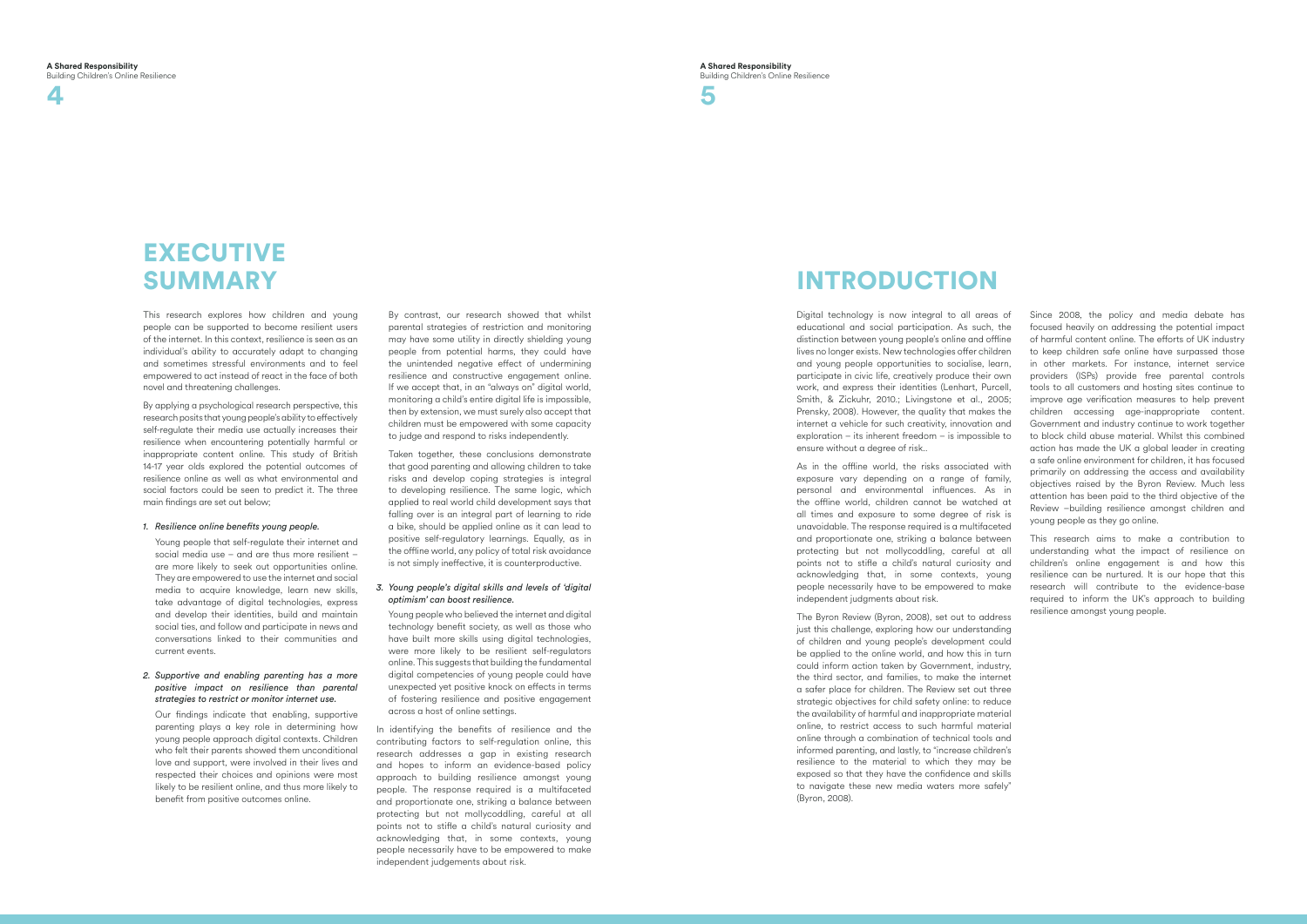## **A s techn o l ogy co ntinues to deve lop quickly, AND OUR UNDERSTANDING OF ITS EFFECTS FOLLOWS at a s l o wer pace , it remai n s an ongoing CHALLENGE TO BOTH ENSURE POSITIVE OUT( AND GUARD AGAINST THE POTENTIAL RISKS CHILDREN MIGHT FACE ONLINE.**

**6**

**7**

# **THEORETICAL FRAMEWORK**

H owever, it is widely recognised that children's exploration of the online world, just as with the offline world, is not without risk. Research has principally focused on three types of online risk: content, contact, and conduct ( Byron, 2008; Hasebrink, Livingstone, & Haddon, 2008), although it should be remembered that these categories often overlap and distinctions between the three are at times blurred.

- *Content risks* relate to children accessing ageinappropriate or harmful material sites that encourage risk taking behaviours ( Livingstone, Haddon, Görzig, & Ólafsson, 2010).
- The sometimes anonymous nature of the internet can present so-called *contact risks* – where adults can pretend to be someone they're not online and can contact and potentially harm children and young people through social media or chatrooms.
- Equally, children may find themselves at risk because of their own or other children's behaviour – that is, *conduct risks* ( Smith, Mahdavi, Carvalho, Fisher, Russell & Tippett, 2008). The blurred distinction between public and private spaces can also heighten such risks, as children may share personal information or photos without fully understanding or considering the consequences.

By exploring the positive and potentially negative aspects of online engagement it is clear that both must be considered when looking at how to support children to get the most from the online world. As technology continues to develop quickly, and our understanding of its effects follows at a slower pace, it remains an ongoing challenge to both ensure positive outcomes and guard against the potential risks children might face online.

## **Young People and the Internet**

When considering children's engagement online it is necessary to adopt a holistic view of potential outcomes from internet and social media use. Much academic research has followed trends evident in policy and media debates by focusing on the avoidance of negative online outcomes. Whilst there is a strong existing research base dedicated to understanding how online risks and harm might be predicted, less is known about positive outcomes and how to achieve them. Indeed, most baseline academic research charting

how the internet can be beneficial for teenagers is dated and explores only 'what' children do online rather than the outcomes or benefits of this usage. Only recently have we seen a shift in focus towards helping children take advantage of new online opportunities – such as boosting digital skills and the importance of coding.

## **Active Engagement Online**

Whilst academic research into the positive impact of online engagement might be lacking, it is a sign of how embedded digital technology has become in all spheres of life that it risks stating the obvious to say that active engagement online delivers a wide range of child development benefits.

Findings reported in both qualitative research such as the MacArthur Foundation's Digital Youth Project (Ito et al., 2008) and quantitative research like the EU Kids Online project (Lobe et al., 2011) highlight a range of opportunities and motivations behind adolescents seeking online engagement. Most of the positive opportunities teenagers pursue online fall under five broad categories: socialising, learning, civic engagement, producing their own creative work, and expressing their identities ( Lenhart et al., 2010; Livingstone et al., 2005; Prensky, 2008).

Teenagers relish the ease at which they can connect with friends, keep in touch with family, and meet like-minded individuals ( Clark, 2005; Lenhart et al., 2010). This ease of connection also encourages some teenagers to connect with civic causes, whether it be by contacting a politician, signing an online petition, or searching for information about current events (Rheingold, 2008). Social media is in particular seen as a tool for collective action (Valenzuela, Park & Kee, 2010) – offering opportunities to draw attention to, share, and debate issues such as civil liberties ( Banaji & Buckingham, 2010) or police brutality (Teruelle, 2012).

Young people are also teaching themselves new skills through viewing online videos and finding online support for new hobbies, such as computer programming (Prensky, 2008). Teenagers often share memes, videos, reviews, and their creative writing or blog about their passions ( Livingstone, Bober, & Helsper, 2005). At other times, they use the Internet and social media not as a creative outlet, but as a source of self-expression, sharing and presenting the best versions of themselves (Valkenburg & Peter, 2005). Theorists hypothesise that through their online activities, teenagers might develop their identity – long considered the role of adolescence ( Hughes-Hassell & Miller, 2003).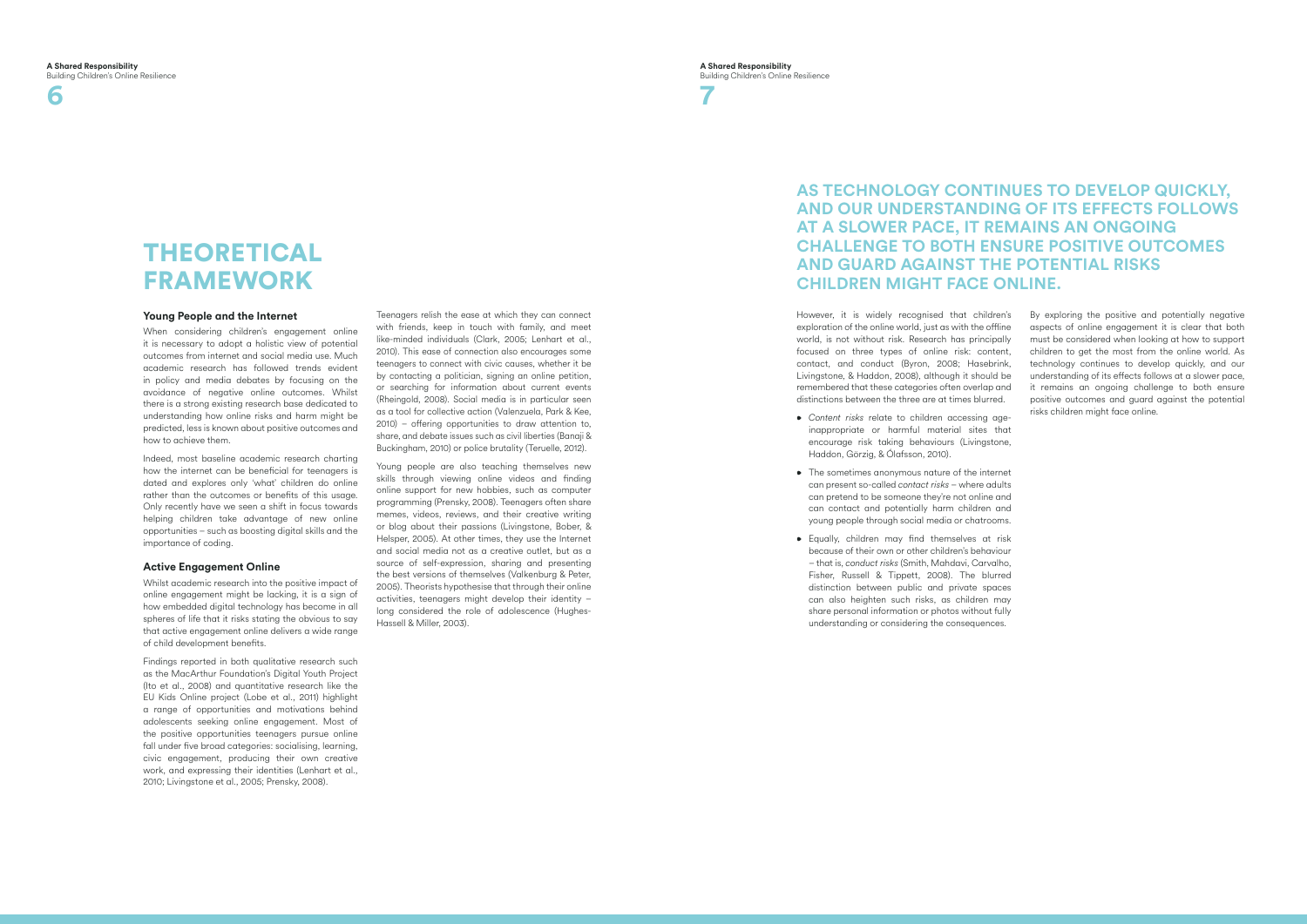There are four styles of motivation that impact on the degree to which an individual displays autonomous self-regulation. These are External Regulation, Introjection, Identification, and finally Integration.

**8**



- Specific contingencies such as tangible rewards or punishments motivate *externally regulated* behaviours. These may include doing one's homework to avoid being grounded or making one's bed in order to get an allowance. Once the external motivator is removed, the behaviour or value typically dissipates.
- In *introjected motivation*, an individual maintains the contingencies themselves but does not fully accept them. It can be thought of as swallowing the idea without digesting it. Individuals may assume an emotional outcome from obeying/ disobeying, such as threats of guilt and shame.
- Oftentimes, individuals *identify* and accept the value of a behaviour or thought. Since it has a discernible value, it can be accepted and internalised as something one should do. For example, someone might exercise because they know it is good for them, not necessarily because they love the sport. In this case, the behaviour is still extrinsically motivated as it is being performed for instrumental reasons. H owever, it may be better sustained over time, as the individual recognises its worth.
- Finally, w e may *integrate* a value or behaviour into our identity because we identify with its importance. This is the most self-determined or autonomous form of extrinsic motivation.

The Byron Review suggests that building resilience is a core objective of supporting children's ability to manage the risks to which they may be exposed to online, alongside efforts to reduce the availability and accessibility of harmful material online ( Byron, 2008).

Research has shown however that tasks and behaviours can still be satisfying and performed well, even when extrinsically motivated. It can be thought of as a spectrum with intrinsic motivations showcasing high self-regulation and extrinsic showcasing low self-regulation. Parents, teachers, caregivers, and social circumstances can shape how people regulate their behaviours in general and in terms of digital media and games in particular. B ut as children mature, and are typically granted more freedom from their parents, their sustained good behaviour relies on what motivates their actions rather than any rules and restrictions which they have abided by. By extension, if children are to grow up benefitting from what the online world has to offer, their good practice or behaviour online must be sustained through encouraging self-regulation online. In the context of adolescents and active engagement online, the importance of identifying the social and environmental factors that contribute to resilient selfregulation is evident, as well as the consequences which one would expect from it.

## **Resilience**

## EXTERNAL<br>
REGULATION INTROJECTION IDENTIFICATION<br>
Motivated by Swallowing<br>
tangible rewards an idea with dentity a<br>
and punishments.<br> **Level of sustainability once contingencies are removed REGULATION** Motivated by tangible rewards and punishments. **I NTROJECTIO N Swallowing** an idea with digesting it.

### **intrins motivatio n**

Resilience can be understood as an individual's ability to accurately adapt to changing and sometimes stressful environments and to feel empowered to act instead of react in the face of both novel and threatening challenges. If we accept that, in an "always on" digital world, monitoring a child's entire digital life is impossible, by extension we must surely accept that children must be empowered with some capacity to judge and respond to risks independently.

Whilst it is increasingly acknowledged that resilience cannot be not fostered through complete avoidance of risk (d' Haenens, Vandoninck & Donoso, 2013), the focus on the type or amount of harmful content children are potentially exposed to online persists.

Research psychologists have instead found that the 'why' of media use, rather than the traditional metrics of 'how much' or 'exposure', provides a more complete picture of online engagement and is a better predictor of outcomes from media use. Understanding what motivates and encourages young people's online engagement – rather than focusing only on how they use the internet or what they might see - can support our understanding of how resilience might be fostered, ultimately encouraging positive experiences as a result of more empowered users.

## **Autonomous Self-Regulation**

Self-determination theory, a widely researched psychological perspective, can be usefully applied in this context. It is concerned with what motivates us – exploring why individuals behave in certain ways.

Self-determination theory posits that one's level of self-regulation is tied to one's motivation when performing a task. When considered in the context of child development, young people with "autonomous self-regulation", or an ability to manage short and long-term desires in line with their values, are seen to face less negative consequences from exposure to harm in offline contexts (Van Petegem, Beyers, Vansteenkiste, & Soenens, 2012). The same can be said of the online world - young people who are autonomous self-regulators show fewer negative repercussions of exposure to harmful content online through social media (Przybylski, Murayama, DeHaan, & Gladwell, 2013) and video gaming (Przybylski, Rigby, & R yan, 2010; Przybylski, Weinstein, R yan, & Rigby, 2009). Crucially, research has shown that an individual's ability to effectively selfregulate media use increases one's resilience when encountering potentially harmful or inappropriate content that we may face online ( R yan & Deci, 2000).

B roadly, autonomous motivation reflects an individual's internal desire to complete a task while external motivators represent factors outside of an individual's control, including rewards that may encourage such tasks or punishments that limit them. We find more satisfaction from and produce work of higher quality when autonomously motivated. Put simply, the more autonomous the motivation, the greater the likelihood that resilience and positive behaviour will be sustained once the external motivator disappears.

### **IDENTIFICATION**

Identify a behaviour's value and accept it for instrumental reasons.

### **INTEGRATION**

Recognize a behaviour's value. Integrate it with your values and identity.

Acting of your own volition without an instrumental end.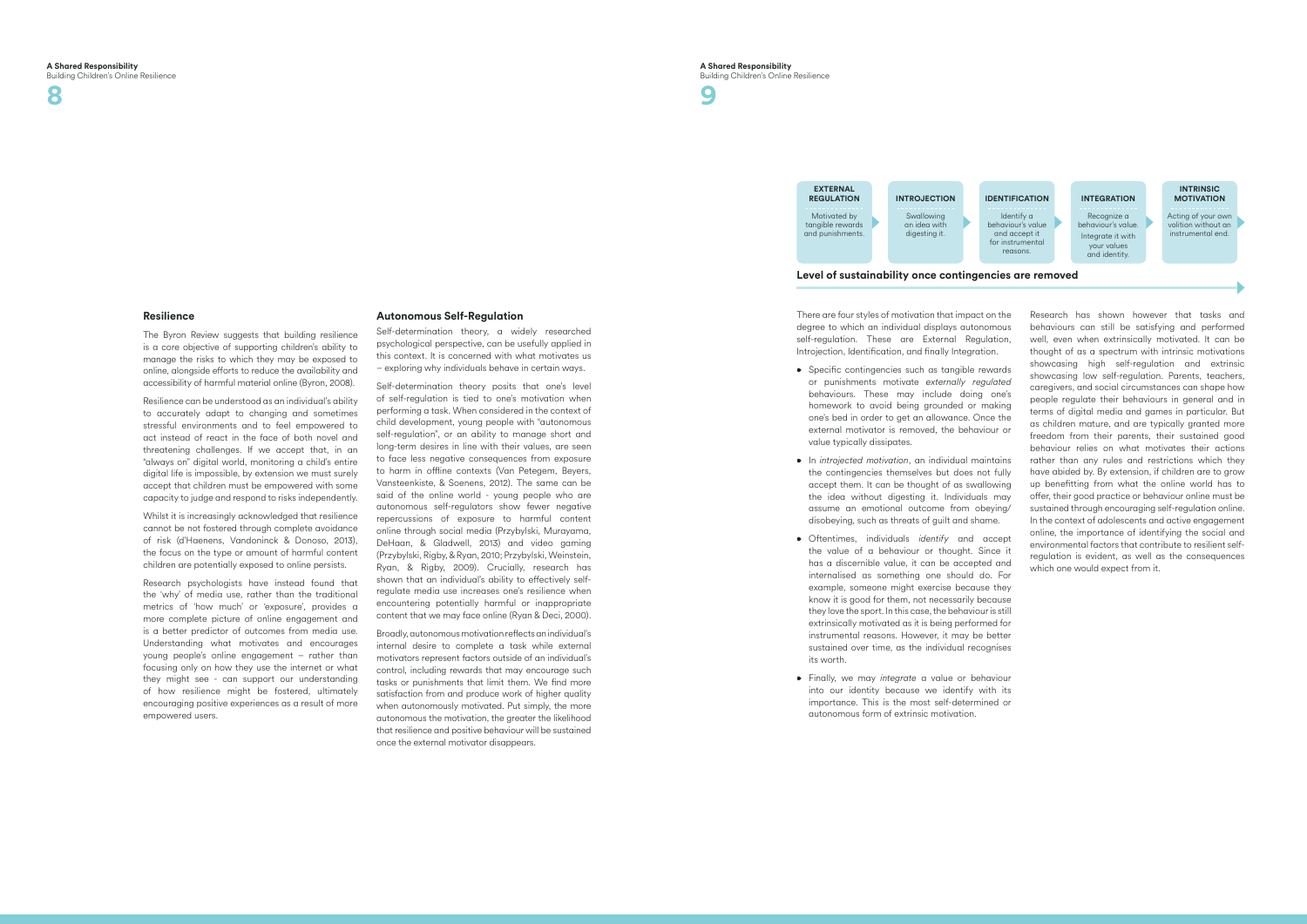### **A Shared Responsibility** Building Children's Online Resilience

**10 11**

## **Environmental factors contributing to resilient self-regulation online**

Finally, restriction involves limiting or forbidding access to the media. Parents may choose to restrict all access to technologies like video games or adopt more subtle forms of restriction, whether by restricting the time that children can spend online, the content they can access (such as allowing social media but no SnapChat), or the places where kids can use their devices.

It is noteworthy that little research has investigated how parental mediation strategies for Internet and social media use can influence resilient selfregulation of ICTs or active engagement with these digital contexts. Furthermore, research examining parental mediation strategies seldom considers the wider caregiver-child relationship.

## **Digital Skills and Attitudes**

21st century skills are increasingly recognised as vital to supporting educational and long-term vocational outcomes. New policy and educational efforts, such as introducing computer programming into school curriculums, attempt to instil these skills and argue that without strong technical skills, teenagers will be left behind future advancements (Cohen & Livingston, 2013). Not only might these skills impact future outcomes, some constructive outcomes may be lost to those without the ability to critically navigate the new technical landscape or to those who doubt its power.

However, the EU Kids Online study identifies a gap in our understanding of if and how digital skills can impact children's ability to stay safe online, and, by extension, be resilient internet users (Livingstone & Haddon, 2009). It has been suggested that the association between online safety skills and digital literacy should be explored further, as boosting one might also improve the other (Sonck, Livingstone, Kuiper, and de Haan, 2011).

Consideration of young people's attitudes towards the internet and social media, and how they might relate to online resilience is also an area that merits further study. In the US, for instance, levels of concern about online privacy amongst teenagers are shown to have an impact on their behaviour on social networking sites (Feng and Xie, 2014). But there is a gap in our understanding of how general attitudes towards the online world amongst UK adolescents might contribute to their self-regulation online.

It is therefore necessary to explore if, by providing a supportive environment, parents may be able to encourage their children to develop the autonomy necessary to explore positive experiences online and the resilience to either avoid or be unaffected by potential online risks.

Parent digital skills and general attitudes should also be considered in the context of online safety. Indeed, policy makers have increasingly called for parents to improve their digital skills to support their children's' online activities. Research has suggested that parent digital skills might impact their ability to regulate teen media use (Livingstone & Haddon, 2009).

We understand that parents adopt a range of strategies to manage or attempt to influence their children's online engagement. These depend on both demographic and cultural factors such as their child's age, their own confidence in and knowledge of online spaces, the information they have read in the news, and their own attitudes and beliefs (Sonck, Nikken, & de Haan, 2013). Often, decisions are based on practical and immediate concerns such as 'I think my child spends too long on the computer' or 'I have received a bill I wasn't expecting'. Occasionally, parents are faced with issues they find difficult to respond to such as their child telling them they are being bullied online or they have seen content that has upset or worried them and this propels them into taking action.

Equally, parental uncertainty about the online actions and experiences of their children, as well as their own attitude toward the internet, has been linked to parental worries and concerns (Sorbring, 2014). This, in turn, might influence how parents attempt to mediate their child's internet and social media use. It has been shown that parents who have a negative outlook on video games, and presume a damaging influence on children, were more likely to restrict their teenagers engaging in such activities (Shin and Huh, 2011).

## **Caretaker Climate**

We understand that nurturing positive outcomes for children and young people begins at home. As primary caregivers, first educators and support networks, parents influence most children and the quality of their parenting has an impact on the outcomes their children achieve (Grolnick, Deci, & Ryan, 1997).

Grolnick, Ryan, and Deci (1991) conceptualise this through a parent involvement and autonomy support scale, measuring caregivers' levels of involvement in a child's emotional and social life, and the extent to which they communicate that they value their child's perspective and developing sense of self. In the offline world, we know that teenagers supported in this way seek out interesting opportunities and are resilient in the face of peer pressure (Grolnick et al., 1997). Relatedly, parent support and affection helps increase children's internal motivation and self-regulation (Grolnick, 2009; Ryan, Stiller, & Lynch, 1994).

Whilst considerable research evaluates the impact of parenting on children's educational outcomes (Dornbusch, Ritter, Leiderman, Roberts, & Fraleigh, 1987; Fisch, 2014; Grolnick & Ryan, 1989), we know much less about its impact on children's online outcomes.

## **Mediation Strategies**

In the context of children's engagement online, most attention has been directed towards measuring parental strategies for managing their children's Internet and social media use, but not on what impact such strategies might have (Kirwil, 2009; Livingstone & Helsper, 2008; Lwin, Stanaland, & Mizayaki, 2008).

However, the internet and social media are not the first technology parents have been forced to grapple with. Much of what we know about how parents adopt rules and orientations towards technologies stems from research into television viewing with parents and children. The negotiation between parents and their children around such devices has been termed: parental mediation, and strategies exist along three domains – active, co-use, and restrictive (Nathanson, 2001).

Active mediation refers to conversations between parents and children about technology and its content. Sample discussions might include talks about online risks, favourite activities to access online, or what teens are doing on Facebook. Coviewing, a more passive strategy, occurs when a parent observes or participates in the media, such as by playing video games with one's child or looking over their shoulder as they browse the Internet. However, coviewing avoids the teaching opportunities associated with active mediation.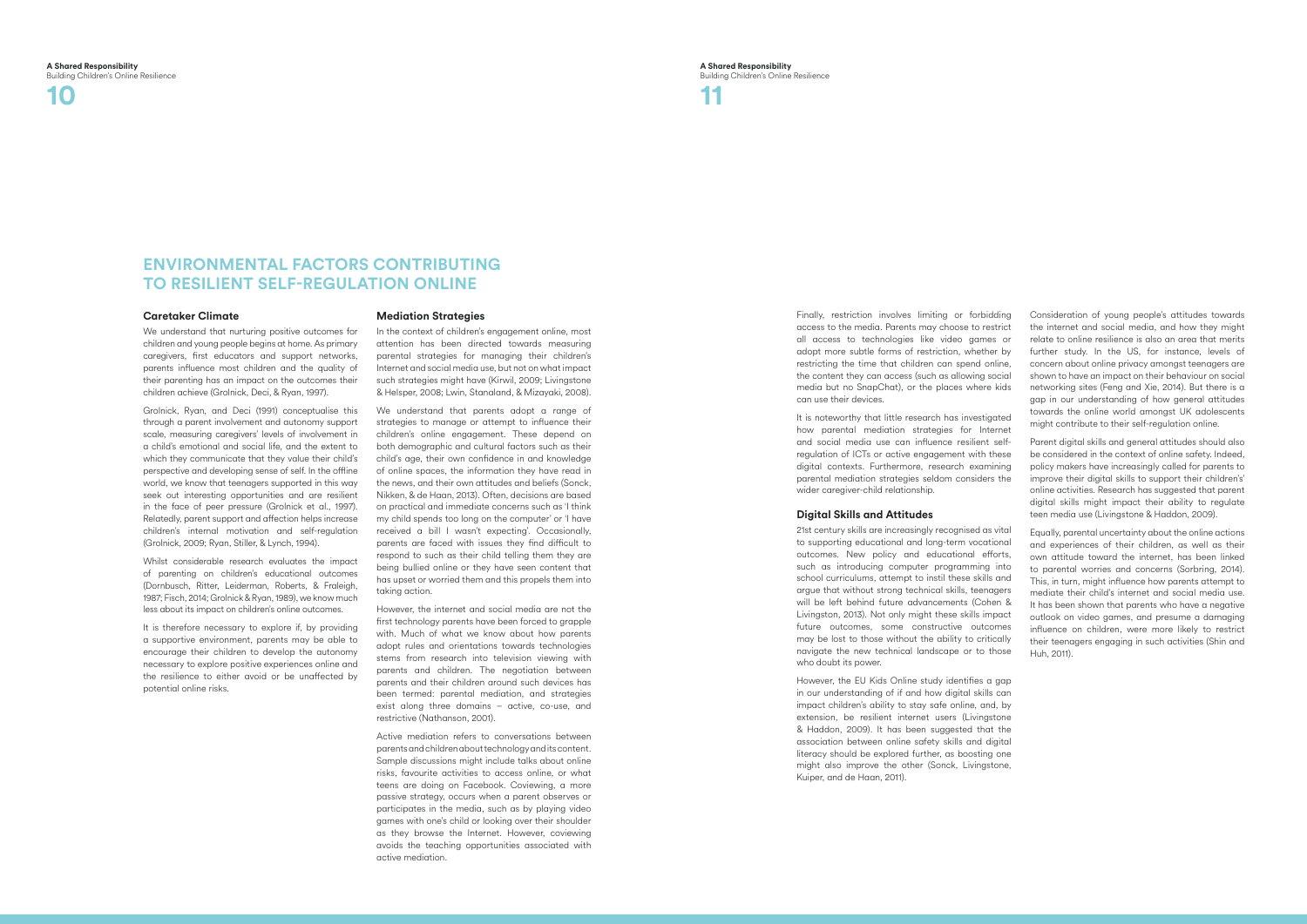

# **RESEARCH OBJECTIVES**

Based upon the theoretical framework above, the aim of this research was to investigate young people's resilience and self-regulated engagement with the internet and social media.In particular, it sought to answer the following questions:

- *I. Does self-regulated internet and social media use contribute to positive online outcomes?*
- We evaluated four hypotheses concerned with the social, parental, and individual factors linked to effective and constructive engagement with internet and social media - that is, learning skills online, personal growth and expression, building and maintaining social ties, being engaged civically, and expressing creativity online.
- We hypothesised that young people who regulate themselves effectively online would be more likely to have recently capitalised on the internet to teach themselves useful skills, grow as a person, express their thoughts and creativity, build social connections among peers and in the public sphere.
- *II. Supposing that resilience leads to positive online outcomes, what environmental and social factors contribute to self-regulated internet use?*
- The research tested the expectation that general caregiver climate, the extent to which parents are involved and acknowledge and foster their child's perspective and developing values, would bear positively on young people's resilient selfregulated use of the internet and social media.
- Second, the study evaluates the idea that the skills and attitudes that young people have regarding the internet and the attitudes and mediation strategies adopted and implemented by their caregivers relates to how they regulate their use of digital technology, i.e. their resilience.
- Third, we investigated the idea that young people's skills and attitudes as well as caregiver mediation strategies were associated with active and positive engagement online.

# **METHODOLOGY**

## **Participants**

A nationally representative sample of young people from England, Scotland and Wales was recruited for this study. Of these, 926 were male and 1076 were female, ranging in age from 14 to 17 years  $(M = 15.63, SD = 1.1)$ . To ensure analyses reflected trends in the wider population of young people all analyses presented in this study were weighted by values derived from Nomis based on household location and participant gender to offset response bias linked to participant polling. Data reflecting the representation of social grade, derived from National Readership Survey (NRS) values, is presented in Table 1 and geographic information is shown in Table 2.

## **Measurements**

Participant interviews were conducted using webbased survey tools. The presentation and ordering of assessments, detailed below, were provided to participants in randomised blocks such that the each participant responded to measures in a different order and the individual items in that measure were themselves randomised in order to minimise sequence and order effects.

## *Resilient Self-Regulation Online*

Self-determined use of Information Communication Technologies (ICTs) was measured using two 15-item assessments tapping into individual variability in autonomous regulation with the Internet and social media (see Figure 1). This measure captured young peoples' motivations for engagement ranging from: (1) Intrinsic motivation – "because I find doing on the Internet simply fun." (2) Identified motivation – "the Internet is part of who I am." (3) Introjected motivation – "I feel like using the Internet is something I should do." (4) External motivation: "I use the Internet so my friends will like me." and (5) Amotivation – "I used to have good reasons, but now I'm asking myself if I should continue using the Internet." Individual self-determined scores were computed for each participant.



## *Digital Skills and Attitudes*

This research sought to overcome the difficulties identified around the accurate measurement of digital skills (Sonck, N., Livingstone, S., Kuiper, E., and de Haan, J., 2011), by asking young people about the degree to which young people and parents felt confident using ICTs and performing a range of technical tasks. This was measured using a 10-item scale that asked the participant to rate the extent to which they skilled doing activities that ranged from basic: "uploading documents to an email" to advanced: "setting up and accessing proxy services." The general way young people, caregivers, and their teachers felt about ICTs and technology was measured using a 6-item assessment that participants used to rate the truth of statements regarding the place of ICT in society reflecting both hopes, such as ICTs: "…connect people in meaningful ways" and concerns: "…are unsafe".

## *Caregiver Climate*

The approaches adopted by participants' caregivers towards parenting were measured using the 21 item Parent Involvement and Autonomy Support Scale. This measure uses the responses of young people to measure the extent to which caregiving is characterised by involvement: "my parents find time to talk to me" and "my parents put time and energy into helping me," autonomy support: "my parents, whenever possible, allow me to choose what to do" and "my parents are usually willing to consider things from my point of view," and unconditional regard: " my parents accept me and like me as I am" and "my parents are typically happy to see me."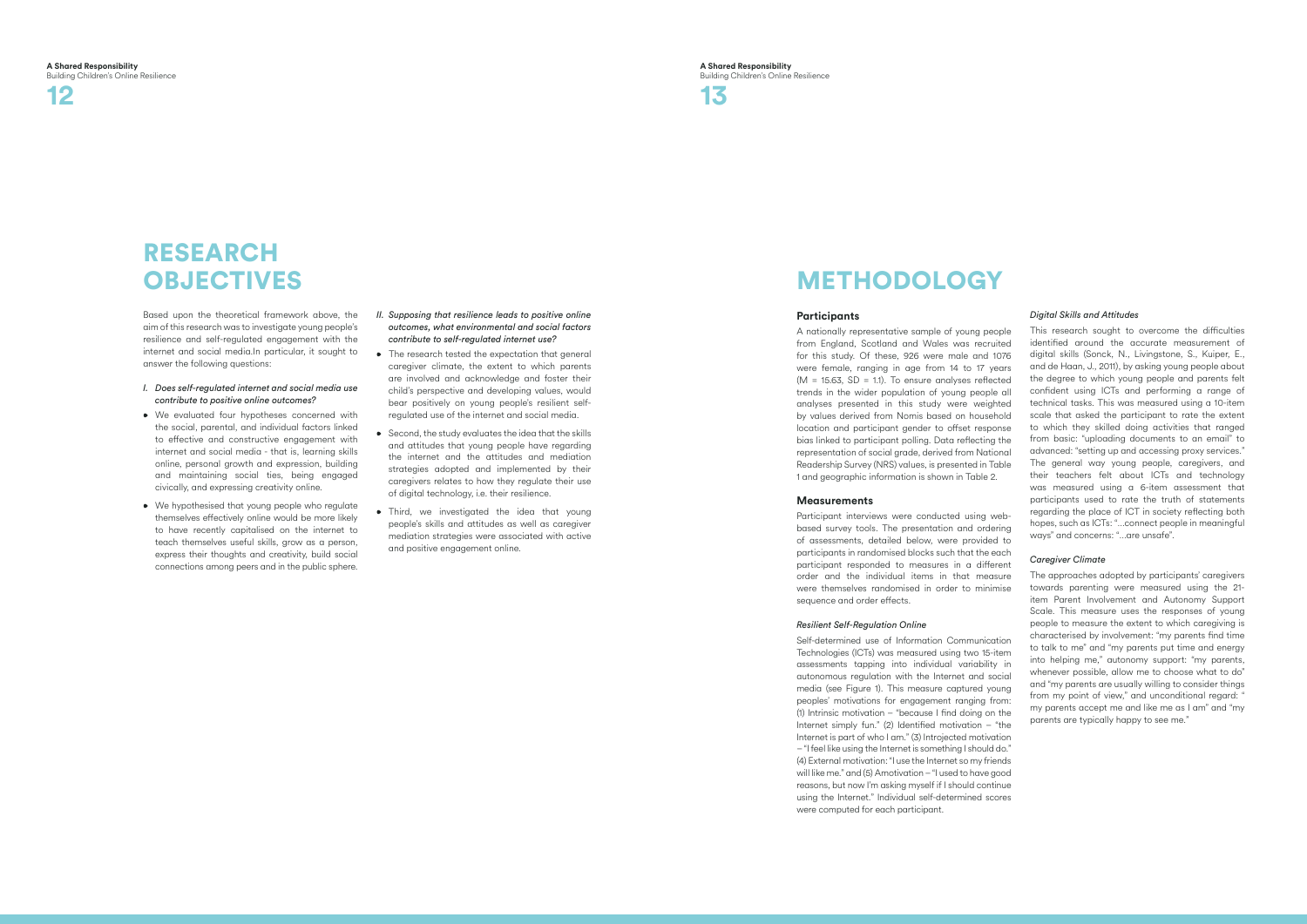**A Shared Responsibility** Building Children's Online Resilience

## **PARTICIPANTS WERE ASKED TO REFLECT ON THEIR experiences online in the past six months.**



## *Caregiver Mediation Strategies*

The approaches adopted by participants' caregivers to shape how young people use ICTs was measured using seven assessments: (1) active mediation – 5-item scale measured the extent to which caregivers are curious, communicate and solicit feedback regarding the young person's experiences online, with social media, and with electronic games. (2) Co-use – 4-item scale assessed whether caregivers encourage using online technologies with the young person, being nearby when they use games, social media, and the Internet more generally. (3) General restriction – 3-item scale assessed the extent to which caregivers have a blanket bans on some forms of ICTs, prohibiting the ownership or use of games, social media, or the Internet in the household. (4) Content restriction – 3-item scale measured whether caregivers take steps to moderate the content of ICTs in the household including mature kinds of video games, adult social networks and websites. (5) Time restriction – the degree to which caregivers provide rules structuring when and how much young people can use ICTs was measured with this 4-item scale. (6) Place restriction – two items measured whether caregivers enforced rules regarding young people using ICTs alone in their rooms or away from the home with peers. (7) Monitored use – two items measured the extent to which caregivers have direct access to their young person's online accounts (e.g. passwords).

## *Active Engagement Online*

Five aspects of constructive engagement with ICTs were assessed with a 20-item checklist measure. Participants were asked to reflect on their experiences online in the past six months and note if they had: (1) Developed an interest or new ability online: "Learned a new skill such as learning to cook or play an instrument." (2) Was able to be and explore aspects of oneself online: "Expressed my feelings about a topic I care about." (3) Formed or deepened social bonds: "Built my circle of friends." (4) Engaged with civic activity online: "Made a post/comment about current events or politics." and (5) Shared a creative endeavour: "Wrote something creative (e.g. fanfiction) that I shared on a message board." Individual learning, self-development, social relationship, civic engagement, and creative sharing scores were computed for each participant.

# **FINDINGS**

## **Analytic Approach**

All statistical analyses are weighed by population representativeness and control for variability linked to participant age and gender.

## *Hypothesis I: Resilient Self-Regulation & Active Engagement Online*

Statistical models concerned with the effects of resilient Internet usage on constructive ICT engagement indicated it was significantly related to learning online  $(β = .27)$ , growth and self-expression online  $(β = .15)$ . building and maintaining relationships (β = .13), being in the know with respect to current events online ( $\beta$  = .16) but not creative expression. A similar pattern was in evidence for resilient social media use (βs = .10 to 16) and it accounted for creative expression online  $(\beta = .12)$ but not civic engagement online.

Taken together, resilient social media and general Internet use was robustly associated with active and constructive ICT engagement.

## *Hypothesis II: Caregiver Climate & Resilient Self-Regulation Online*

Results from regression models assessing the influence of caregiver styles indicated that caregiver involvement ( $\beta$  = .26), autonomy support and perspective taking (β = .21), and unconditional regard  $(\beta$  = .24) were significantly positively associated with self-regulated Internet engagement and all three factors appeared also to support resilient selfregulation of social media use (βs = .16 to .19).

Taken together, these results supported the hypothesis that the general approach that caregivers adopt to parenting facilitates effective and resilient engagement with social media and general Internet use.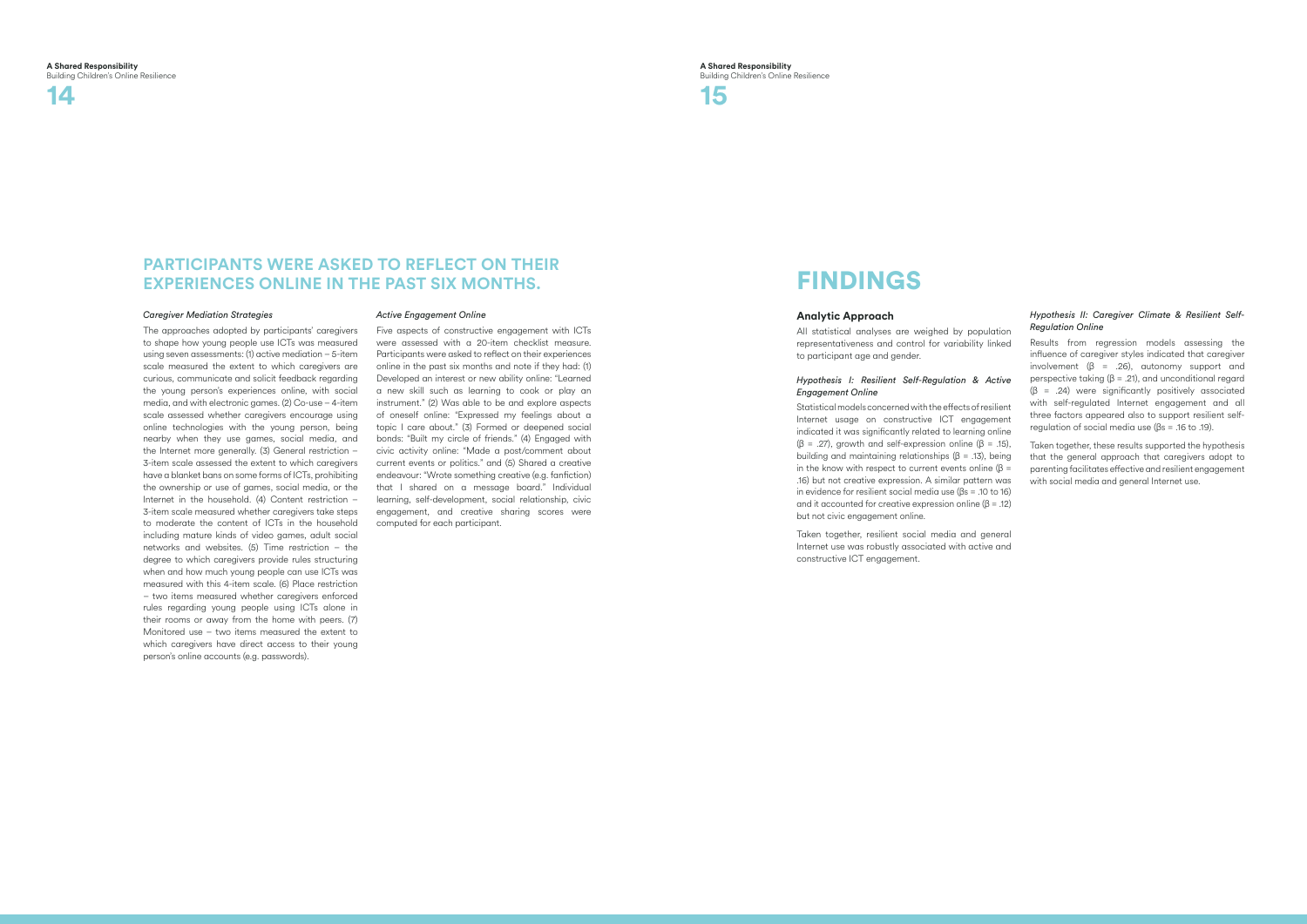

## *Hypothesis III: Attitudes, Skills, Caregiver Mediation & Resilient Self-Regulation Online*

Statistical models investigating the effects of young person and caregiver attitudes and digital skills on resilient social media and Internet engagement showed young person ICT skills ( $\beta$  = .14) and attitudes  $(\beta = .27)$  predicted resilient Internet use whereas caregiver ( $\beta$  = .13) and young person attitudes ( $\beta$  = .27) as well as skills (β = .15) were linked to resilient social media regulation. Parental skills and attitudes were not statistically related to general Internet resilience.

These results support the hypothesis that young person digital skills support resilient self-regulation online, whereas there is no statistically significant link between parent digital skills and their children's self-regulation online.

Models investigating the links between caregiver mediation strategies indicated co-use (β = -.13), qeneral restriction ( $β = -0.35$ ), place restriction ( $β =$  $-24$ ), and monitoring ( $\beta = -15$ ) appeared to undermine resilient Internet self-regulation whereas general restriction ( $\beta$  = -.20) and place restriction ( $\beta$  = -.16) were negatively related to resilient self-regulation of social media.

Across both internet and social media engagement, active mediation, content restriction, and time restriction appeared to have no overall effect on ICT resilience.

## *Hypothesis IV: Attitudes, Skills, Caregiver Mediation & Active Engagement Online*

# Analysis & **INTERPRETATION**

Analyses focusing on the extent to which young people used the Internet to learn new skills in the past six months indicated that young person attitudes ( $\beta$  = .18) and skills (β = .21) were positively associated with learning online, but mediation strategies including co-use (β = -.12), general restriction (β = -.23), place restriction (β = -.14), and monitoring (β = -.14) were significantly negatively linked. Caregiver attitudes, active mediation, content restriction, and time restriction did not relate to online learning.

Models considering personal growth and selfexpression showed that young person skills and attitudes ( $βs = .18$ ) were significant and general ( $β =$ -.12), as well as content, time, and place restriction were negatively associated (βs = .11). Caregiver attitudes, skills, as well as active mediation, co-use, and monitoring were not linked to self-expression and growth online.

Analyses examining the development and maintenance of social ties in online spaces indicated that young person attitudes (β = .18) and skills (β = .21) were positively associated with social engagement online, whereas general ( $\beta$  = -.21), content ( $\beta$  = -.11), and place restriction ( $\beta$  = -.15), as well as monitoring ( $\beta$  = -.13) hampered this. Caregiver attitudes, skills, as well as active mediation, co-use, and time restriction did not relate to social engagement online.

Models examining civic engagement and the expression of creativity online indicated that young person attitudes (βs = .13 to .14) and skills (βs = .19) were the only significant predictors. Parental skills, attitudes, and mediation strategies were did not relate to these facets of constructive ICT engagement.

## **Resilient Self-Regulation Online**

The findings derived from this study of British young people lent general support to our hypotheses that resilient internet and social media engagement may benefit young people online. Adolescents' tending towards higher levels of resilient self-regulation reported they were more likely to have sought out opportunities to acquire knowledge learn new skills online, taken advantage of digital technologies to express and develop their identities, build and maintain their social ties, and follow and participate in news and conversations linked to their communities and current events.

This pattern of findings expands on those observed in psychological research across a wide range of real-world (Ryan & Deci, 2000) and virtual domains (Przybylski et al., 2009). This parallel is an important one, as it opens the door for fostering more resilient and autonomous forms of motivation (see Figure 1).

## **Antecedents of Resilient Self-Regulation Online**

The findings derived from this study also provide important insights into the factors that could influence resilience online and active engagement with the internet and social media. Key findings concern the effects observed for; (1) the general caregiver climate, (2) digital skills and attitudes (3) caregiver mediation strategies and (4) resilient selfregulated online engagement.

## **Caregiving Climate**

First, the present findings lend empirical weight to the idea that the overall psychological quality of parenting may play a key role in determining how young people approach digital contexts. In particular, three aspects of the caregiver child relationship showed robust positive links to resilience; (a) caregiver involvement –being available to a child, knowledgeable and concerned about their experiences, (b) autonomy support – caregivers communicating they respect their child's perspective and developing values, and (c) unconditional regard – not making care or love dependent on a child meeting the caregivers' standards of behaviour, all were linked to resilient self-regulation online.

This set of findings mirror and extend those focusing on young person development in family, peer, sport, and educational contexts (Ryan & Deci, 2002) which suggest that the overall psychological climate young people enjoy shapes how they regulate themselves outside the home.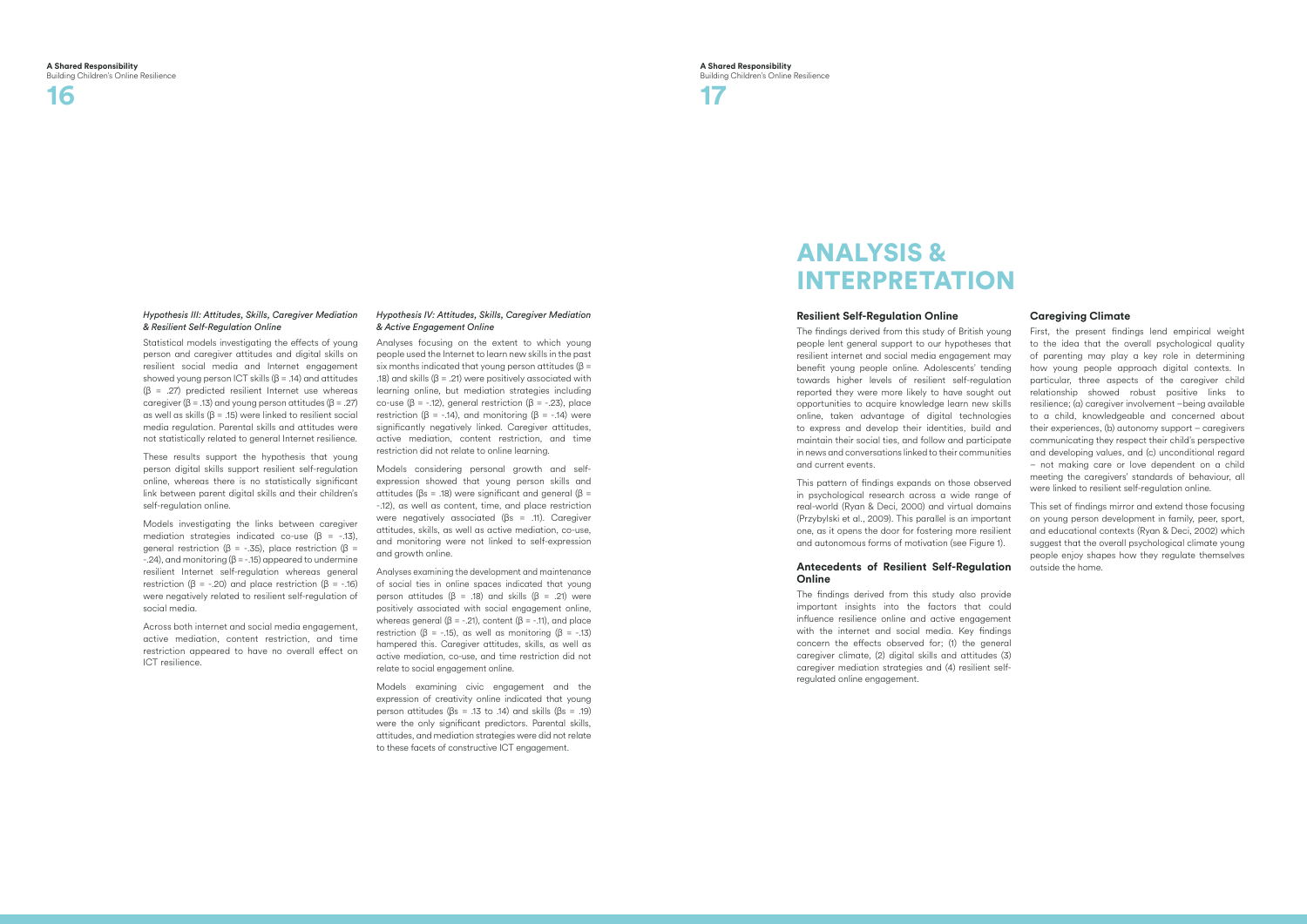# **18 19**

## **By providing limited, relevant, and flexible options, parents and caregivers may help children develop the capacity to make effective choices for themselves once they are their own online.**

## **Digital Skills & Attitudes**

Second, this research highlighted the role that a young person's attitudes towards digital technologies, the internet and social media may influence how British adolescents approach these contexts and what they get out of them. Young people who believed information communication technologies benefit society as well as those who have built more skills using digital technologies were more likely to be resilient self-regulators online. Interestingly, caregiver digital skills appeared not to matter, but their attitudes towards online technologies were positively associated with young people being more resilient users of social media.

Across the board young person's digital skills and attitudes towards the online world were positively related to active engagement online. These young people were more likely to engage in online learning, social development, self-expression and creative expression online. This set of findings indicates that steps aimed at building fundamental digital competencies, such as making software coding and design (Cohen & Livingston, 2013) could have unexpected yet positive knock on effects in terms of fostering resilience and positive engagement across a host of online settings.

## **Caregiver Mediation Strategies**

Third, the focus of this research on resilience and active online engagement cast caregiver mediation strategies in a new light. Often seen as a buttress against the potential risks of online spaces, this research indicated they might not advantage constructive engagement online.

By grounding these results in thirty years of psychological theory and empirical research, we are able to suggest three necessary provisions to facilitate movement towards more autonomous and resilient forms of self-regulation (Deci, Eghari, Patrick, & Leone, 1994).

In particular, general restriction – forbidding access to the Internet, social media, and electronic games showed the most concerning relations. Young people who had parents utilising this media control strategy tended to be the least resilient online. Similar negative relations were observed for place restriction – forbidding ICT use in specific areas, couse – requiring parental presence during ICT use, and parental monitoring – requiring caregiver access to young persons' online accounts. Given the crosssectional nature of these data, it is not clear if these strategies undermine resilience or that the parents of resilient children tend not, on average, to resort to such approaches.

Our findings considering active online engagement underlined a number of additional concerning trends related to caregiver mediation strategies. For example, young people were less likely to seek out information online if their parents used general restriction, place restriction or monitoring strategies. They were also less likely to express themselves online if their caregivers were generally restrictive, controlled content orthe times and places young people could use ICTs. Adolescents whose parents implemented monitoring, place, content, or general restriction also tended to be less social online. Parental mediation strategies were unrelated to either civic engagement or creative expression online. Taken together, this pattern of results suggests that broad restrictions and monitoring may have more utility in directly shielding young people from potential harms but could have unintended negative effects on resilient self-regulation as well as constructive engagement online.

## **Pathways to Resilient Self-Regulation Online**

The first necessary step is providing a meaningful rationale – All people, young people included, need to know they are (or not) supposed to be doing something. Making it clear how and why selfregulation and precautions around a key activity have personal utility to a young person will help them stand behind the efforts and behaviours needed to be more effective online.

The second necessary step is perspective taking – Acknowledging, understanding, and respecting another person's interest and engagement with an activity. Communicating that one cares enough to learn about and accept specific aspects of a young person's online life may go a long way to keeping open lines of dialogue between caregivers and adolescents. This affordance can service to help young people have a secure base from which to venture out online.

The third necessary step is autonomy support – Conveying meaningful choice helps young people make effective and proactive decisions in their offline and online lives. This doesn't mean letting adolescents do whatever they would like (i.e. permissiveness), but rather integrating what is learned from perspective taking and understanding rationales into decision points for young people. By providing limited, relevant, and flexible options, parents and caregivers may help children develop the capacity to make effective choices for themselves once they are their own online.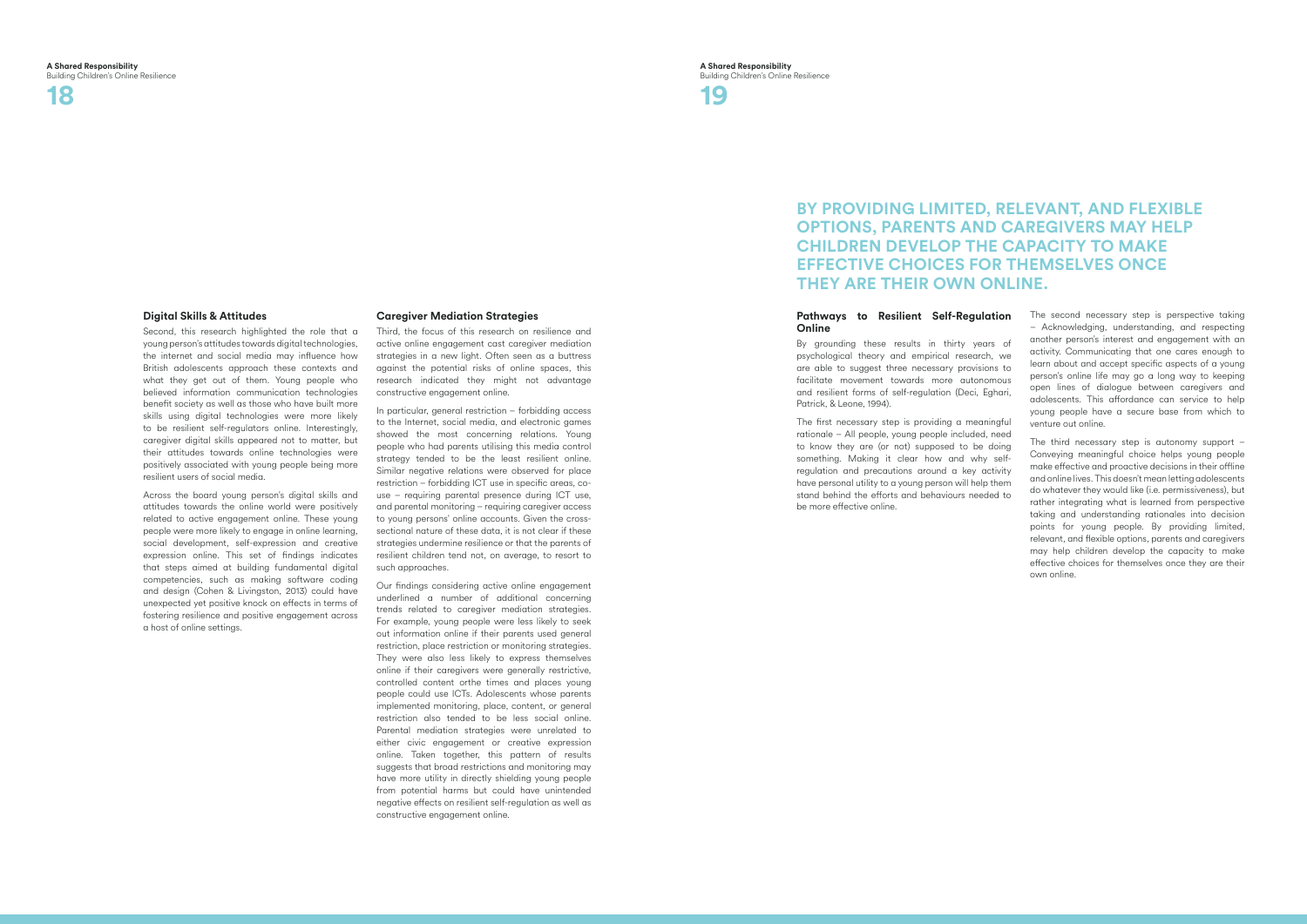

# **CONCLUSION**

This research explored how children and young people can be supported to become resilient users of the internet. That is, able to adapt to changing and sometimes stressful environments and to feel empowered to act in the face of both novel and threatening challenges.

By using self-determination theory as a framework, our research held that young people's ability to effectively self-regulate their media use increased their resilience and skillset when encountering potentially harmful or inappropriate content online. Our findings indicated that resilient self-regulation online, in turn, was robustly linked to positive and active online engagement. Indeed, young people that self-regulated their internet and social media use were more likely to seek out opportunities online, such as learning new skills, building and maintaining social ties and expressing and developing their identities. Taken together, these results cement the importance of nurturing resilience in young people, as it is vital for their development and constructive online engagement in the long term.

Our study also found that supportive and enabling parenting was the main predictor of online resilience. That is to say, good parenting played a key role in determining how young people approach digital contexts. Children who felt their parents showed them unconditional love and support, were involved in their lives and respected their choices and opinions are most likely to be resilient online, and thus more likely to benefit from positive outcomes online.

By contrast, while parenting strategies of restriction and monitoring may be useful in directly shielding young people from potential harms, they were seen to have the unintended negative consequence of undermining children's resilience and constructive engagement online.

Our findings also suggested that building young people's digital skills could have unexpected yet positive effects on fostering their resilience and constructive engagement online. Equally, we saw that young people who believed that the internet and digital technology benefit society were more likely to be resilient self-regulators online. This necessitates that we, as a society, shift away from a singular focus on potential online risks and harm to one where we also recognise the opportunities and benefits of the online world.

Taken together, these conclusions demonstrate the importance of resilience online – and that this is best reached through supportive and enabling parenting, encouraging the development of digital skills and allowing children to take risks and develop coping strategies in the online world, just as we would in the offline world.

In identifying the benefits of resilience and the contributing factors to self-regulation online, this study addresses a gap in existing research and should inform our approach to building resilience amongst young people in the years to come.

What is clear is that the UK's response to building resilience in children must be a multifaceted one – combining the efforts of families, teachers, policymakers, industry and academia alike. This will support children's exploration of what the online world has to offer and help them manage any risks they may encounter along the way.

# **REFERENCES**

- Banaji, S., & Buckingham, D. (2010). Young people, the Internet, and civic participation: An overview of key findings from the CivicWeb project. International Journal of Learning and Media, 2(1), 15–24.
- Byron, T. (2008). Safer children in a digital world: the report of the Byron Review: be safe, be aware, have fun. Clark, L. S. (2005). The Constant Contact Generation: Exploring Teen Friendship Networks Online. Cohen, P. & Livingston J. (2013) More than half of Grolnick, W. S., Deci, E. L., & Ryan, R. M. (1997). Internalization within the family: The selfdetermination theory perspective. In J. E. Grusec & L. Kuczynski (Eds.), Parenting and children's internalization of values: A handbook of contemporary theory (pp. 135-161). New York: Wiley.
- 
- U.S. public schools don't have adequate wireless access. The Atlantic. Retrieved from: http:// www.theatlantic.com/education/archive/2013/11/ more-than-half-of-us-public- schools-dont-haveadequate-wireless-access/281410/
- Deci, E, & Ryan, R. (2000). "What" and "why" of goal pursuits: human needs and the self-determination of behavior. Psychological Inquiry, 11(4), 227-268.
- Deci, E. & Ryan, R. (Eds.). (2002). Handbook of selfdetermination research. University Rochester Press.
- Deci, E. L., Eghari, H., Patrick, P. C., & Leone, D. R. (1994). Facilitating internalization: The selfdetermination theory perspective. Journal of Personality, 62, 119-142.
- Dornbusch, S. M., Ritter, P. L., Leiderman, P. H., Roberts, D. F., & Fraleigh, M. J. (1987). The relation of parenting style to adolescent school performance.Child development, 1244-1257.
- Feng, Y. & Xie, W. (2014), Teen's concern for privacy when using social networking sites: an analysis of socialization agents and relationships with privacy-protecting behaviours. Computers in Human Behavior, 33, 153-162
- Fisch, S. M. (2014). Children's learning from educational television: Sesame Street and beyond. Routledge.
- Grolnick, W. S. (2009). The role of parents in facilitating autonomous self-regulation for education. Theory and Research in Education, 7(2), 164-173.
- Grolnick, W. S., & Ryan, R. M. (1989). Parent styles associated with children's self-regulation and competence in school. Journal of educational psychology,81(2), 143.

Grolnick, W. S., & Ryan, R. M. (1989). Parent styles associated with children's self-regulation and competence in school. Journal of educational psychology,81(2), 143.

- Grolnick, W. S., Ryan, R. M., & Deci, E. L. (1991). The inner resources for school performance: Motivational mediators of children's perceptions of their parents. Journal of Educational Psychology, 83, 508-517.
- Hasebrink, U., Livingstone, S., & Haddon, L. (2008). Comparing children's online opportunities and risks across Europe: Cross-national comparisons for EU Kids Online.
- Hughes-Hassell, S., & Miller, E. T. (2003). Public library Web sites for young adults: Meeting the needs of today's teens online. Library & Information Science Research, 25(2), 143-156.
- Ito, M., Horst, H., Bittanti, M., Boyd, D., Herr-Stephenson, B., Lange, P. G., ... & Robinson, L. (2008). Living and Learning with New Media: Summary of Findings from the Digital Youth Project. John D. and Catherine T. MacArthur Foundation.
- Kirwil, L. (2009). Parental Mediation Of Children's Internet Use In Different European Countries. Journal of Children and Media, 3(4), 394–409.
- Lenhart, A., Purcell, K., Smith, A., & Zickuhr, K. (2010). Social Media & Mobile Internet Use among Teens and Young Adults. Millennials. Pew Internet & American Life Project.
- Livingstone, S. & Helsper, E. (2008) Parental mediation and children's Internet use. Journal of broadcasting & electronic media, 52 (4). pp. 581- 599. ISSN 0883-8151
- Livingstone, S., Bober, M., & Helsper, E. J. (2005). Active participation or just more information? Information, Communication & Society, 8(3), 287– 314. doi:10.1080/13691180500259103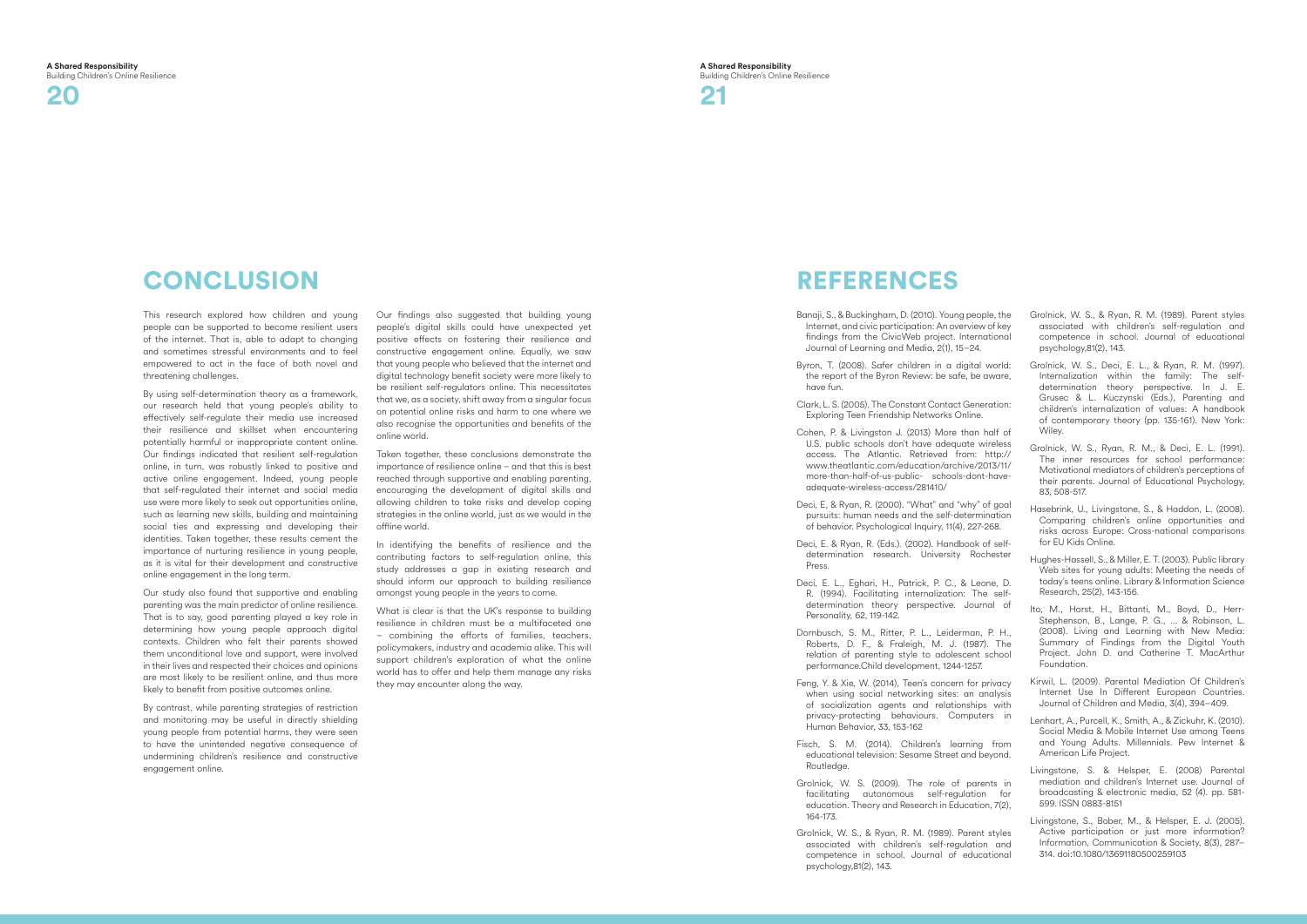

## Livingstone, S., Haddon, L., Görzig, A., & Ólafsson, K. (2010). Risks and safety for children on the internet: the UK report. Politics, 6(2010), 1.

- Lobe, B., Livingstone, S., Ólafsson, K., & Vodeb, H. (2011). Cross-National Comparison of Risks and Safety on the Internet: Initial analysis from the EU Kids Online survey of European children.
- Lwin, M., Stanaland, A., & Miyazaki, A. (2008). Protecting children's privacy online: How parental mediation strategies affect website safeguard effectiveness. Journal of Retailing, 84(2), 205–217.
- Nathanson, A. (2001). "Mediation of children's television viewing: Working toward conceptual clarity and common understanding." Communication yearbook 25: 115-152.
- Prensky, M. (2008). Students as designers and creators of educational computer games: Who else? British Journal of Educational Technology, 39(6), 1004– 1019. doi:10.1111/j.1467-8535.2008.00823\_2.x
- Przybylski, A. K. Weinstein N, Rigby, C. S., & Ryan, R. M. (2009). Background and Consequences of Harmonious versus Obsessive Engagement in Videogames, CyberPsychology & Behavior, 12, 485-492.
- Przybylski, A. K., Weinstein, N., Ryan, R. M., & Rigby, C. S. (2009). Having to versus wanting to play: Background and consequences of harmonious versus obsessive engagement in video games. CyberPsychology & Behavior, 12(5), 485-492.
- Rheingold, H. (2008). Using participatory media and public voice to encourage civic engagement. Civic life online: Learning how digital media can engage youth, 97-118.
- Ryan, R. M., & Deci, E. L. (2000). Self-determination theory and the facilitation of intrinsic motivation, social development, and well-being. American Psychologist, 55, 68-78.
- Ryan, R. M., Stiller, J. D., & Lynch, J. H. (1994). Representations of relationships to teachers, parents, and friends as predictors of academic motivation and self-esteem. The Journal of Early Adolescence, 14(2), 226-249.
- Smith, P., Mahdavi, J., Carvalho, M., Fisher, S., Russell, S., & Tippett, N. (2008) Cyberbullying: its nature and impact in secondary school pupils. The Journal of Child Psychology and Psychiatry, 49(4), 376-385.
- Sonck, N., Nikken, P., & de Haan, J. (2013). Determinants of internet mediation: a comparison of the reports by Dutch parents and children. Journal of Children and Media, 7(1), 96-113.
- Sonck, N., Livingstone, S., Kuiper, E., & de Haan, J.(2011) Digital Literacy & Safety Skills. EU Kids Online, Retrieved from: http://www.lse.ac.uk/ media@lse/research/EUKidsOnline/EU%20 Kids%20II%20(2009-11)/EUKidsOnlineIIReports/ DigitalSkillsShortReport.pdf
- Sorbring, E. (2014), Parents' Concerns About Their Teenage Children's Internet Use, Journal of Family Issues, 35 (1), 75-98.
- Teruelle, R. (2011). "The Kids are Alright: Online Resources and Youth Activism." Social Media: Usage and Impact, 201-217. Hana S. Noor Al-Deen and John Allen Hendricks, eds. Lanham, MD: Lexington Books.
- Valkenburg, P. M., & Peter, J. (2011). Online communication among adolescents: an integrated model of its attraction, opportunities, and risks. The Journal of Adolescent Health : Official Publication of the Society for Adolescent Medicine, 48(2), 121– 127. doi:10.1016/j.jadohealth.2010.08.020
- Valenzuela, S., Park, N., & Kee, K. F. (2009). Is there social capital in a social net-work site?: Facebook use and college students' life satisfaction, trust, and participa-tion. Journal of Computer-Mediated Communication, 14 (4), 875–901

# Tables & Figures

## **Figure 1**

**Continuum of Resilient Self-Regulation**

## **Table 1 Geographic Distribution of Participants**

| Geographic<br>Region     | Overall<br><b>Frequency</b> |  |
|--------------------------|-----------------------------|--|
| Scotland                 | 8.5%                        |  |
| North East               | 4.2%                        |  |
| North West               | 11.7%                       |  |
| Yorkshire and the Humber | 8.7%                        |  |
| East Midlands            | 7.5%                        |  |
| West Midlands            | 9.6%                        |  |
| Wales                    | 5.0%                        |  |
| East of England          | 9.7%                        |  |
| London                   | 12.4%                       |  |
| South East               | 14.3%                       |  |
| South West               | 8.5%                        |  |
|                          |                             |  |

**Table 2** 

## **Social Grade Distribution of Participants**

| <b>Social</b><br>Grade | Overall<br><b>Frequency</b> |
|------------------------|-----------------------------|
| А                      | 10.0%                       |
| B                      | 20.0%                       |
| C1                     | 23.1%                       |
| C <sub>2</sub>         | 12.7%                       |
| D                      | 8.5%                        |
| F                      | 7.1%                        |
| Prefer not to say      | 18.5%                       |



| <b>Self-Determined</b> |                                                                      |                                                 |                                                     |                                                     |
|------------------------|----------------------------------------------------------------------|-------------------------------------------------|-----------------------------------------------------|-----------------------------------------------------|
|                        | Extrinsic<br>Motivation                                              |                                                 |                                                     | Intrinsic<br>Motivation                             |
|                        | Introjected                                                          | Identified                                      | Integrated                                          | Intrinsic                                           |
|                        | Somewhat<br>Fxternal                                                 | Somewhat<br>Internal                            | Internal                                            | Internal                                            |
|                        | Self-control,<br>Ego-Involvment,<br>Internal Rewards<br>& Punishment | Personal<br>Importance,<br>Conscious<br>Valuing | Congruence,<br>Awareness,<br>Synthesis<br>With Self | Interest,<br>Enjoyment,<br>Inherent<br>Satisfaction |